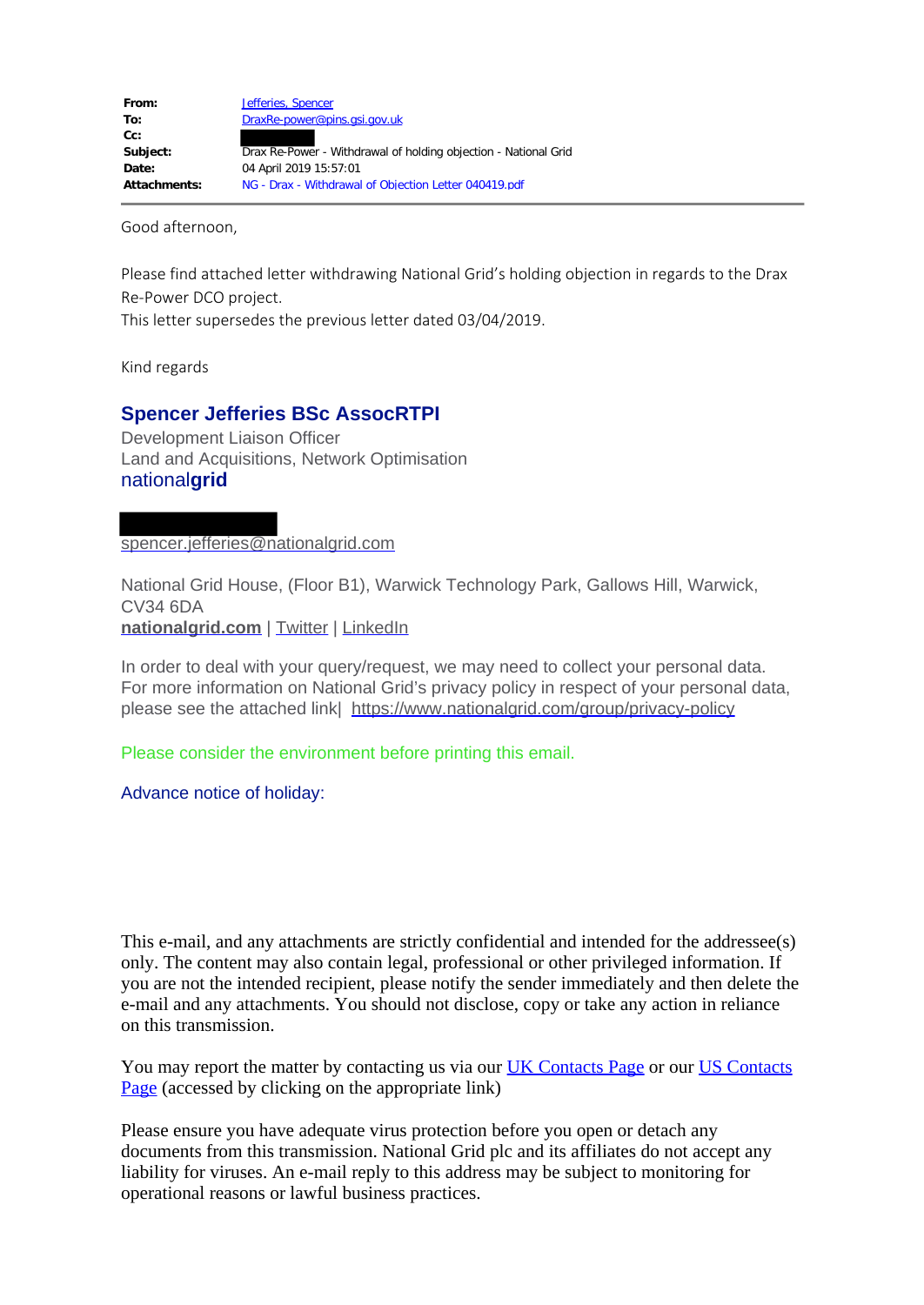For the registered information on the UK operating companies within the National Grid group please use the attached link: [https://www.nationalgrid.com/group/about](https://www.nationalgrid.com/group/about-us/corporate-registrations)[us/corporate-registrations](https://www.nationalgrid.com/group/about-us/corporate-registrations)

\_\_\_\_\_\_\_\_\_\_\_\_\_\_\_\_\_\_\_\_\_\_\_\_\_\_\_\_\_\_\_\_\_\_\_\_\_\_\_\_\_\_\_\_\_\_\_\_\_\_\_\_\_\_\_\_\_\_\_\_\_\_\_\_\_\_\_\_\_\_

\_\_\_\_\_\_\_\_\_\_\_\_\_\_\_\_\_\_\_\_\_\_\_\_\_\_\_\_\_\_\_\_\_\_\_\_\_\_\_\_\_\_\_\_\_\_\_\_\_\_\_\_\_\_\_\_\_\_\_\_\_\_\_\_\_\_\_\_\_\_ This email has been scanned by the Symantec Email Security.cloud service. For more information please visit http://www.symanteccloud.com